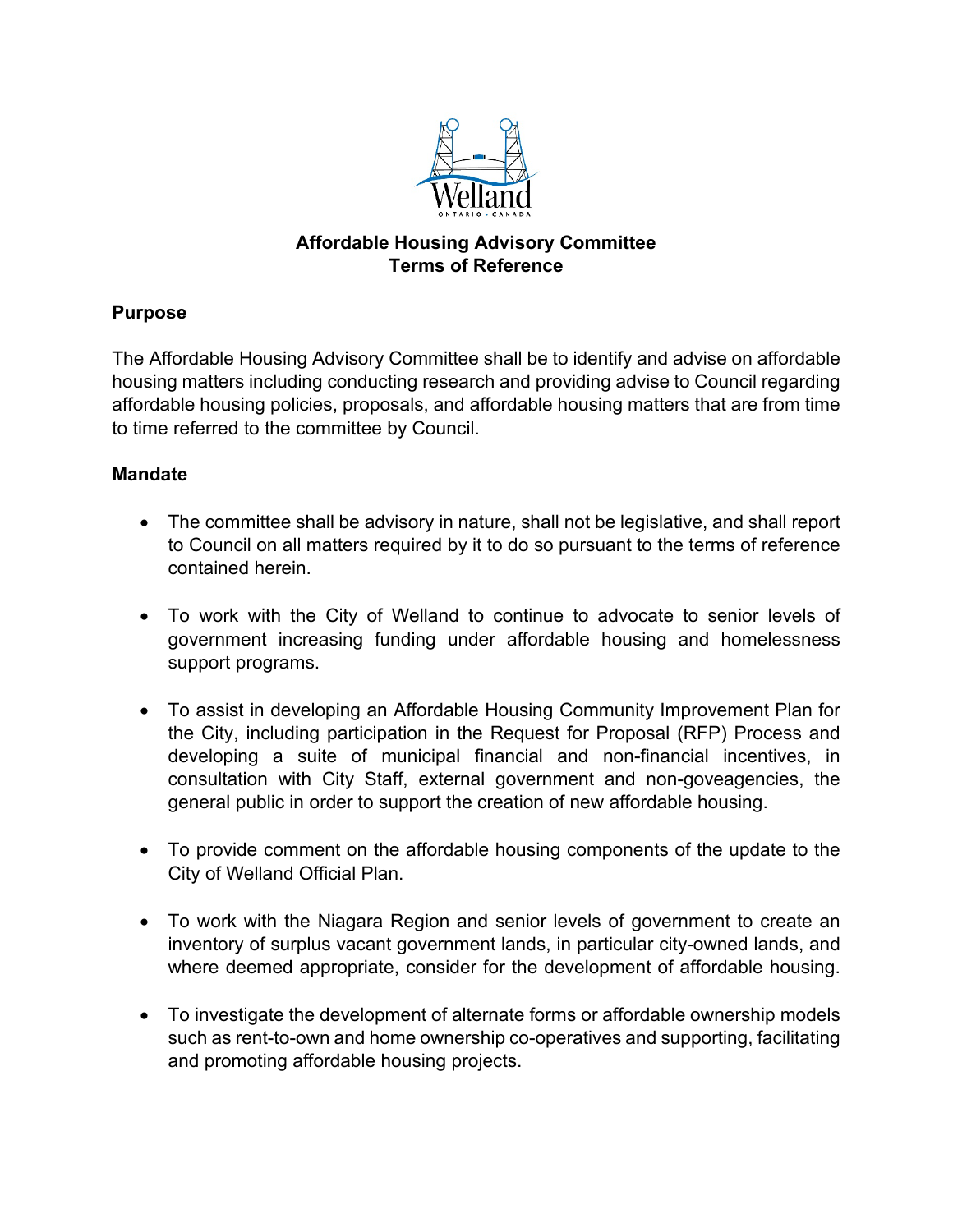- To work with the Province, the Niagara Region and other funded community agencies to secure funding to address housing and support the needs of persons with mental health and addition challenges and vulnerable seniors needing care.
- To provide assistance in increasing the diversity and supply of affordable housing units in the City of Welland.

## **Term of the Committee**

The members who are not members of Council, shall be appointed early in the term of each Council and remain members until new appointments are made by the following Council.

### **Administrative Support**

City staff resources for the committee shall be coordinated from the Planning and Development Services division. The committee may, from time to time, invite other resource persons to attend a meeting. A committee secretary shall be provided by the Planning and Development Services division to coordinate the proceedings of the committee, including preparation of agendas and taking minutes.

### **Committee Composition**

The membership of the committee will be comprised as follows:

- Two (2) councillor representatives.
- Five (5) residents with experience in affordable housing.
- Two (2) members of the Welland Affordable Housing Task Force.

Each member of the committee who is not a member of Council may be eligible electors in the City of Welland with the exception that a maximum of two of the seven non-Council members may be non-residents provided those non-residents bring particular skills, knowledge or expertise related to the mandate and terms of reference for the committee.

Committee members shall be appointed by Council.

Any resignation from the committee shall be tendered through the Chair who will advise Council through city staff. Council shall approve a replacement member.

### **Quorum**

Quorum shall consist of a simple majority of the members holding office at the time of the meeting.